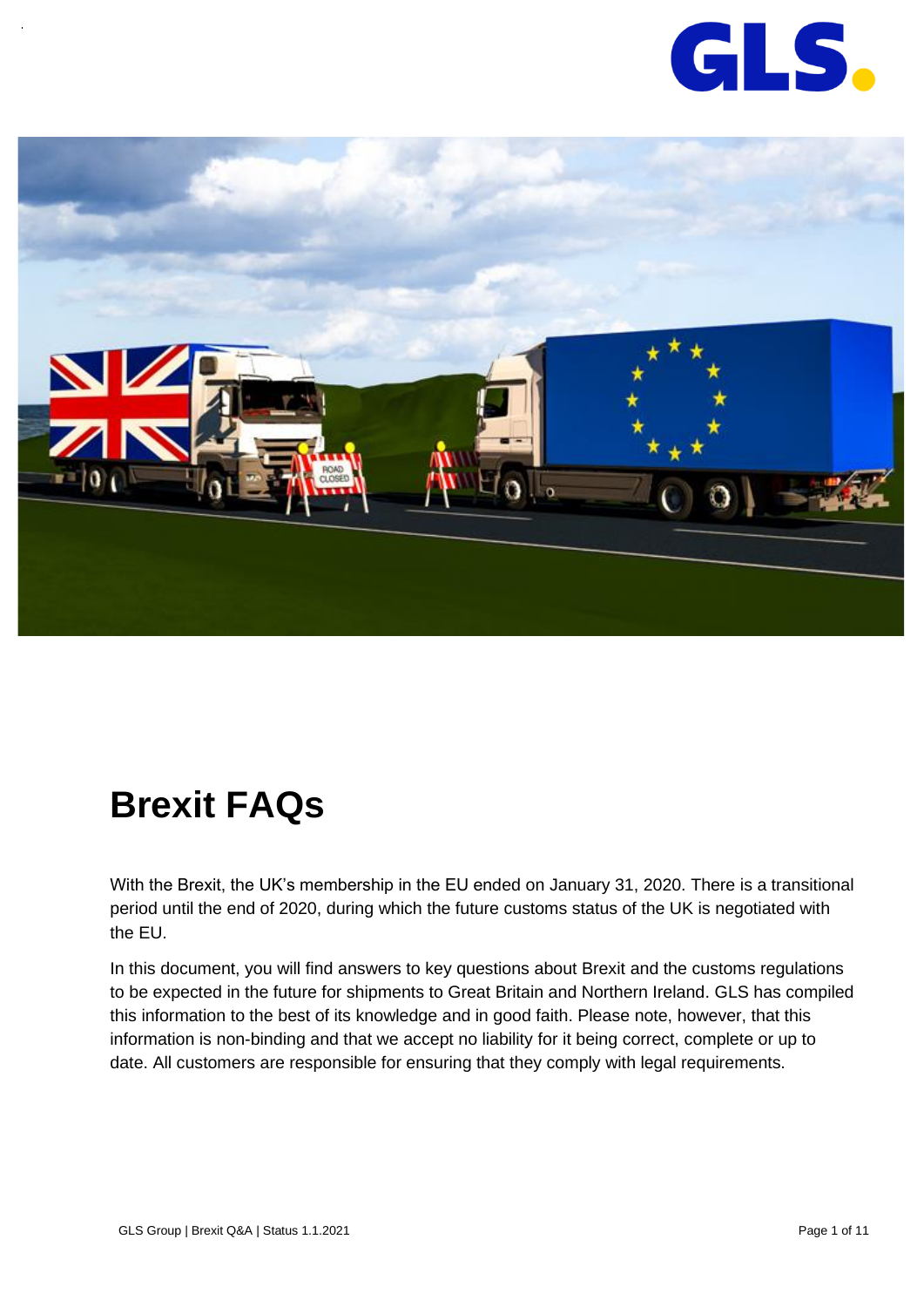

# Content

| 1.                                                                                                       |  |
|----------------------------------------------------------------------------------------------------------|--|
|                                                                                                          |  |
| When will new shipping terms for the UK apply?Chyba! Záložka není definována.                            |  |
|                                                                                                          |  |
| 2.                                                                                                       |  |
| Will shippers in the EU have to fulfil any new pre-requisites for shipping to the UK?4                   |  |
| What customs documents and information will be required when shipping to the UK?4                        |  |
|                                                                                                          |  |
|                                                                                                          |  |
|                                                                                                          |  |
|                                                                                                          |  |
| 3.                                                                                                       |  |
|                                                                                                          |  |
|                                                                                                          |  |
|                                                                                                          |  |
|                                                                                                          |  |
|                                                                                                          |  |
| 4.                                                                                                       |  |
|                                                                                                          |  |
|                                                                                                          |  |
|                                                                                                          |  |
|                                                                                                          |  |
| What delivery times apply to shipments to/from the UK? Will there be any changes?9                       |  |
|                                                                                                          |  |
| Are there any other subjects that need to be taken into consideration? 10                                |  |
| Where can people find more information about sending parcels to the UK? 10                               |  |
|                                                                                                          |  |
| What does Brexit mean in terms of sending private parcels to the UK?  Chyba! Záložka není<br>definována. |  |
|                                                                                                          |  |
|                                                                                                          |  |
|                                                                                                          |  |
| Will recipients in the EU incur fees whenever they receive a parcel from the UK? 11                      |  |
|                                                                                                          |  |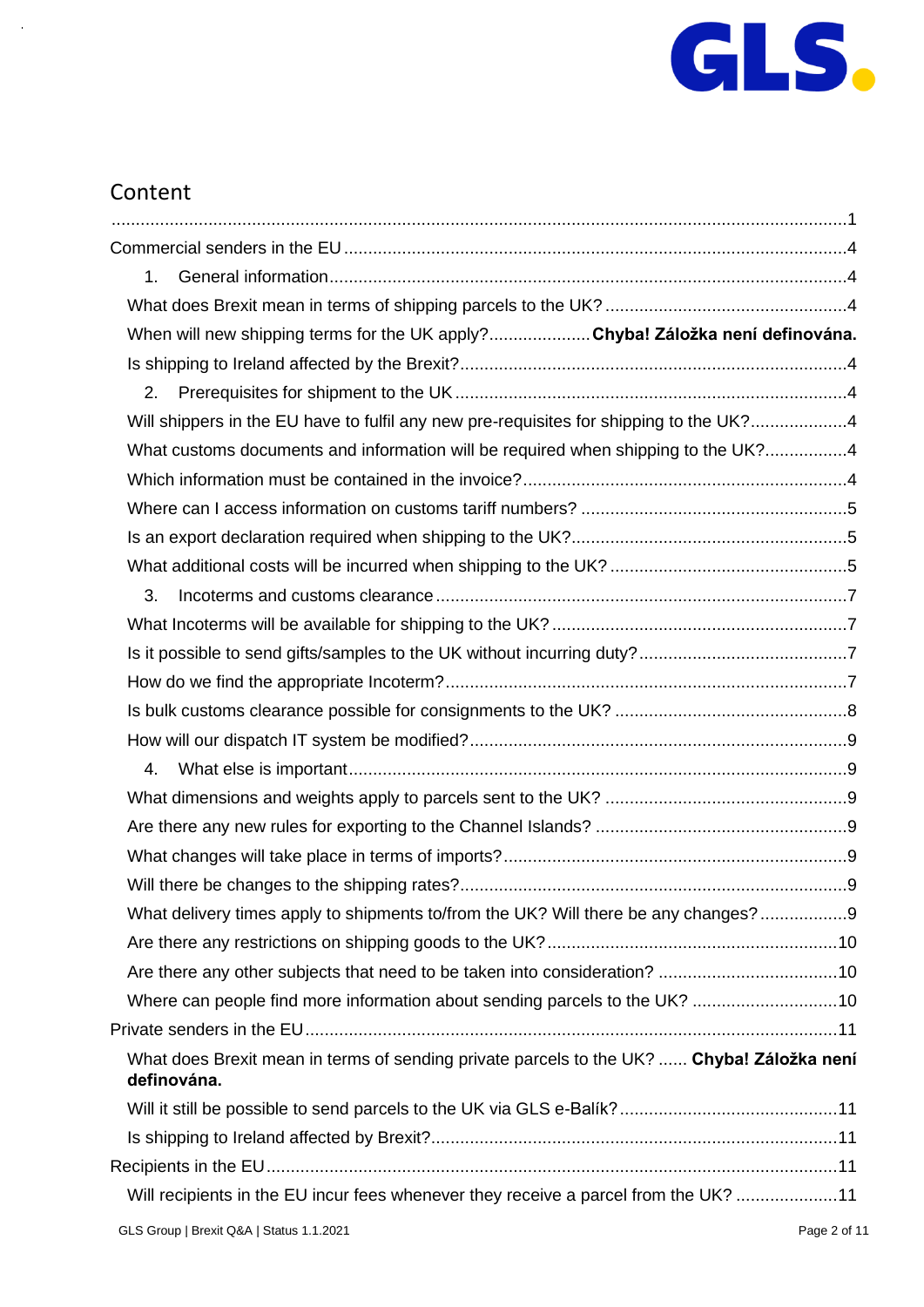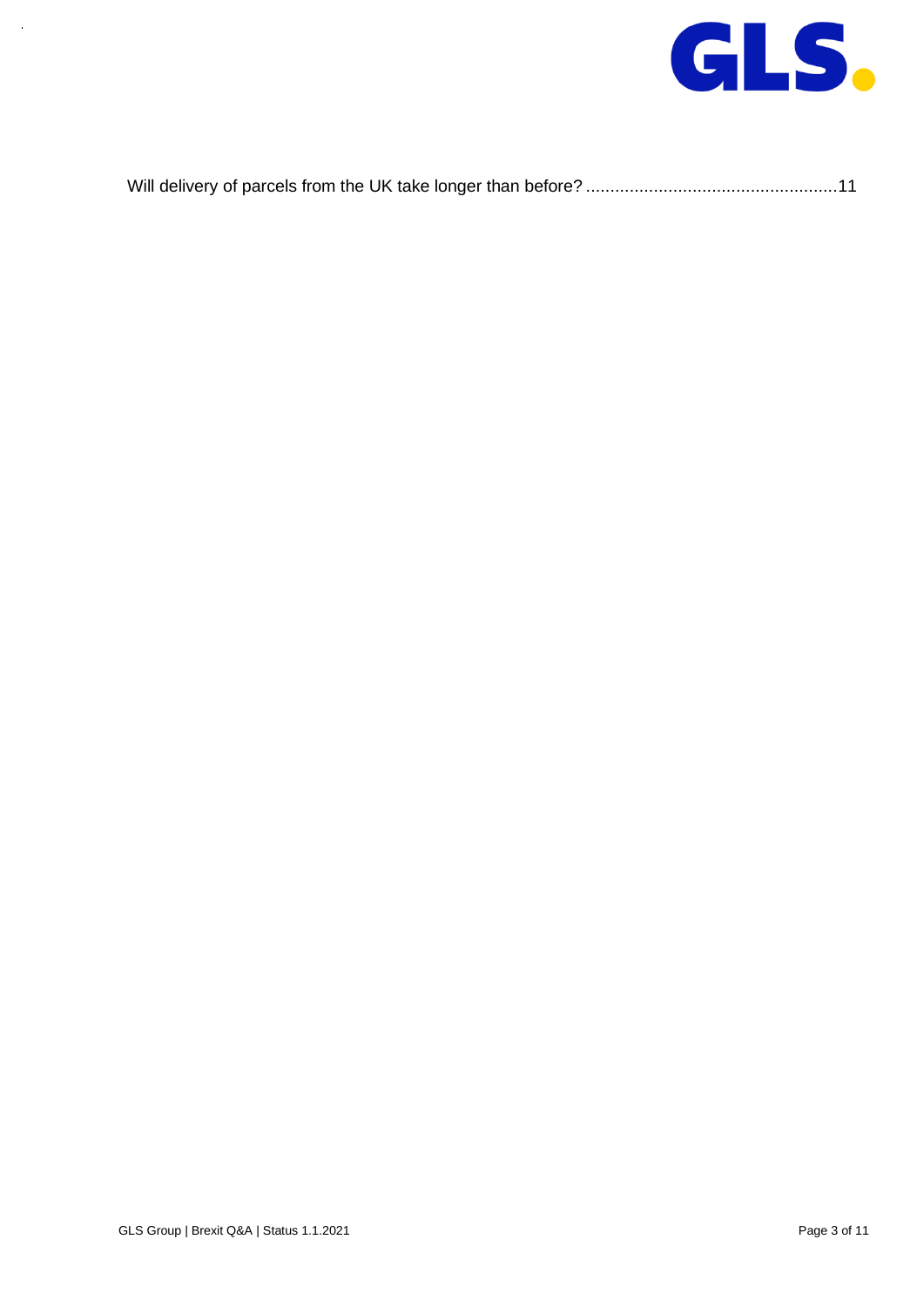

# <span id="page-3-0"></span>**Commercial senders in the EU**

# <span id="page-3-1"></span>**1. General information**

# <span id="page-3-2"></span>**What does Brexit mean in terms of shipping parcels to the UK?**

With Brexit, the United Kingdom (UK) has left the European Union and, from the EU's point of view, receives the status of a third country as of 1.1.2021. This means that the movement of goods and thus the shipment of parcels between the EU and the UK is subject to customs supervision from this date and customs formalities therefore have to be fulfilled when shipping.

# **Are customs duties levied when shipping to the UK?**

The negotiated agreement provides that goods originating in the EU or in Great Britain will not be subject to customs duties (origin-based duty exemption). Goods of other origins may be subject to customs duties, depending on the type of goods being shipped and the rates set by the UK government.

# <span id="page-3-3"></span>**Is shipping to Ireland affected by the Brexit?**

With Brexit, the United Kingdom, ie Great Britain and Northern Ireland, left the European Union. The Republic of Ireland (the Southern part of the Irish island) is not affected by Brexit and remains a member of the EU. This means that shipping to Ireland (Republic of Ireland) will be done without customs treatment.

# <span id="page-3-4"></span>**2. Prerequisites for shipment to the UK**

# <span id="page-3-5"></span>**Will shippers in the EU have to fulfil any new pre-requisites for shipping to the UK?**

For shipping to countries outside the EU, you require a so-called EORI number for your business (Economic Operators' Registration and Identification); this identification number is required for customs processing. You can apply for an EORI number from the customs authorities in your country. When shipping to the UK, the EORI numbers of the commercial exporter in the EU and of the commercial importer in the UK are required.

# <span id="page-3-6"></span>**What customs documents and information will be required when shipping to the UK?**

For shipments to the UK a commercial or pro forma invoice in English is required. A commercial invoice is required for goods with commercial value and the pro forma invoice for goods without commercial value (e.g. sample or gift shipments).

The invoice must either be placed in a shipping envelope on the outside of the parcel or transmitted electronically with the customs data.

# <span id="page-3-7"></span>**Which information must be contained in the invoice?**

- Complete importer data if this is not the same as the recipient: name, address, phone number, e-mail address
- Name and address of the dispatcher with phone number and e-mail address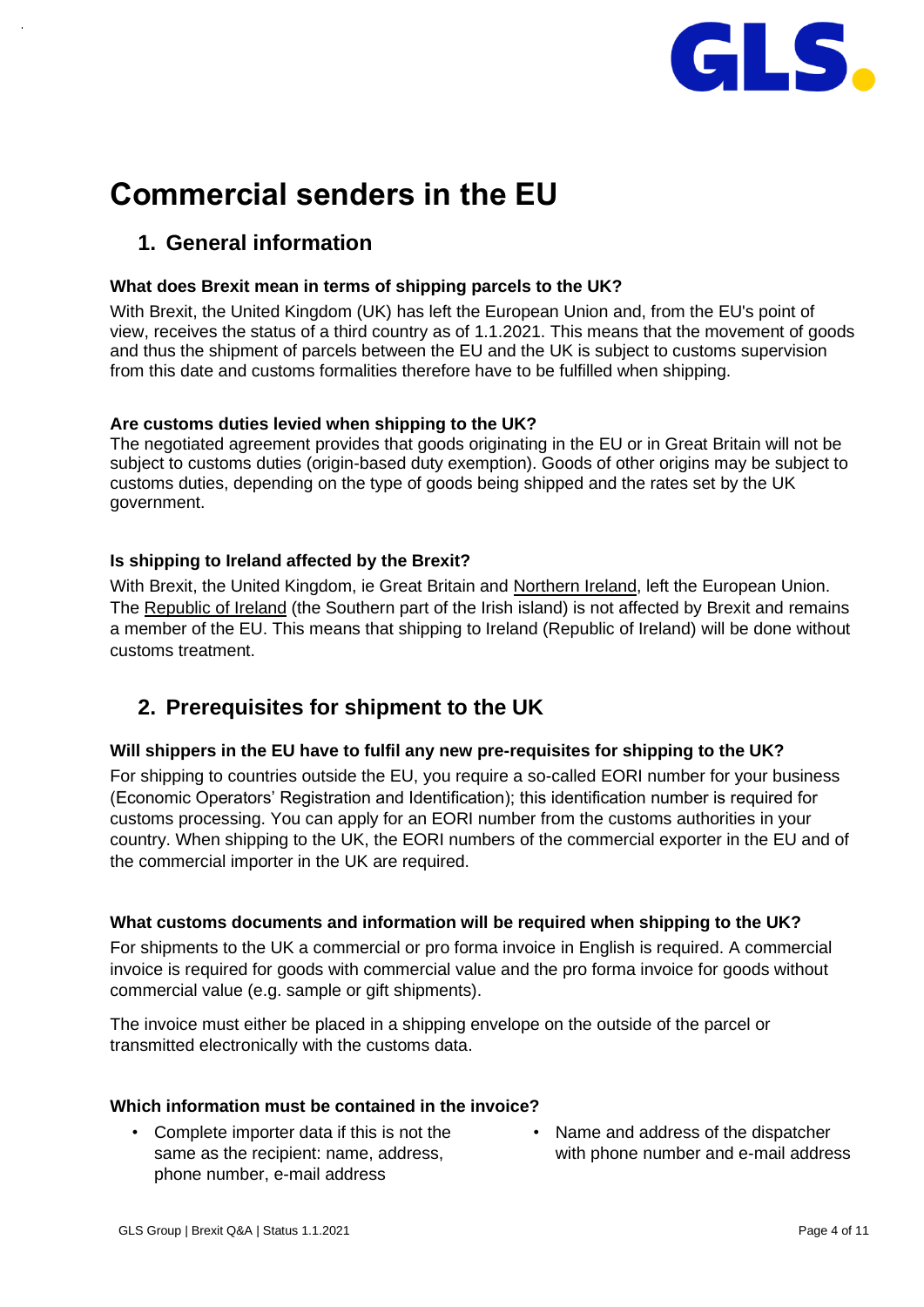

- EORI numbers of the dispatcher, the commercial exporter in the EU and the commercial importer in the UK
- UK VAT number when using Incoterm 18 (VAT Registration Scheme)
- Name and address of the recipient with phone number, e-mail address and contact person
- Delivery address if this differs from the invoice address
- Invoice date, number and location
- Designation and quantity of goods with associated customs tariff numbers and respective values
- Value of goods (with currency specification)
- Delivery condition/incoterm
- GLS parcel number(s)
- Weight (gross/net)
- Declaration of origin
- Company stamp, signature and name in plain text
- For each line of the invoice, the following must be indicated:
	- o All goods tariff numbers (summed)
	- o The gross and net weight
	- o The exact description of the goods
	- $\circ$  The origin
	- o The value declaration incl. currency
- Values must be added up for each customs tariff number. If the same customs tariff numbers with the same origin are listed more than once on an invoice, sum totals of the gross and net weight, the values and the quantity of goods must be indicated for each of these customs tariff numbers.

# <span id="page-4-0"></span>**Where can I access information on customs tariff numbers?**

When shipping to the UK, the appropriate goods/customs tariff number must be provided alongside the goods description. Detailed information about goods/customs tariff numbers is available online: <https://www.tariffnumber.com/>

# <span id="page-4-1"></span>**Is an export declaration required when shipping to the UK?**

For goods worth €1,000 or more (in some countries, regardless of the goods value), senders in the EU must provide an electronic customs declaration when shipping parcels to EFTA countries and third countries. This will also apply for the UK when it will obtain the status of a third country. GLS only accepts the "two-stage procedure" for the export declaration.

# <span id="page-4-2"></span>**What additional costs will be incurred when shipping to the UK?**

When shipping to the UK, additional costs (i.e. taxes, customs duties and a customs clearance fee) will be incurred in addition to shipping costs. Depending on the Incoterm selected, the costs will be borne either by the sender or the recipient.

- Import VAT in the UK currently stands at 20%.
- The customs duties payable depend on the type of goods being shipped and the tariffs set by the British government, assuming that no exemption based on country of origin applies.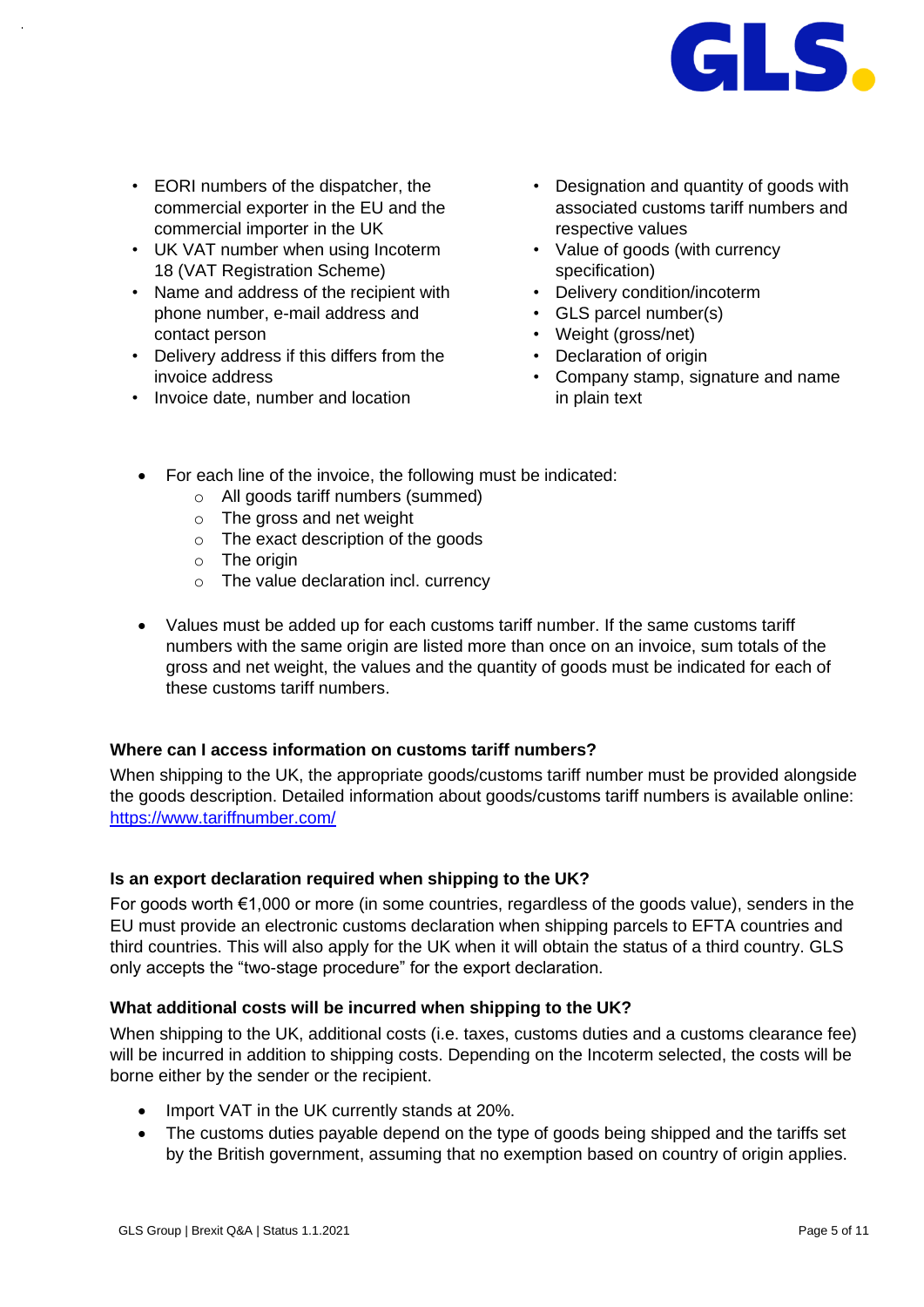

• The customs clearance fee will be charged by GLS for its customs clearance service and covers the additional labour incurred as a result of the customs clearance process.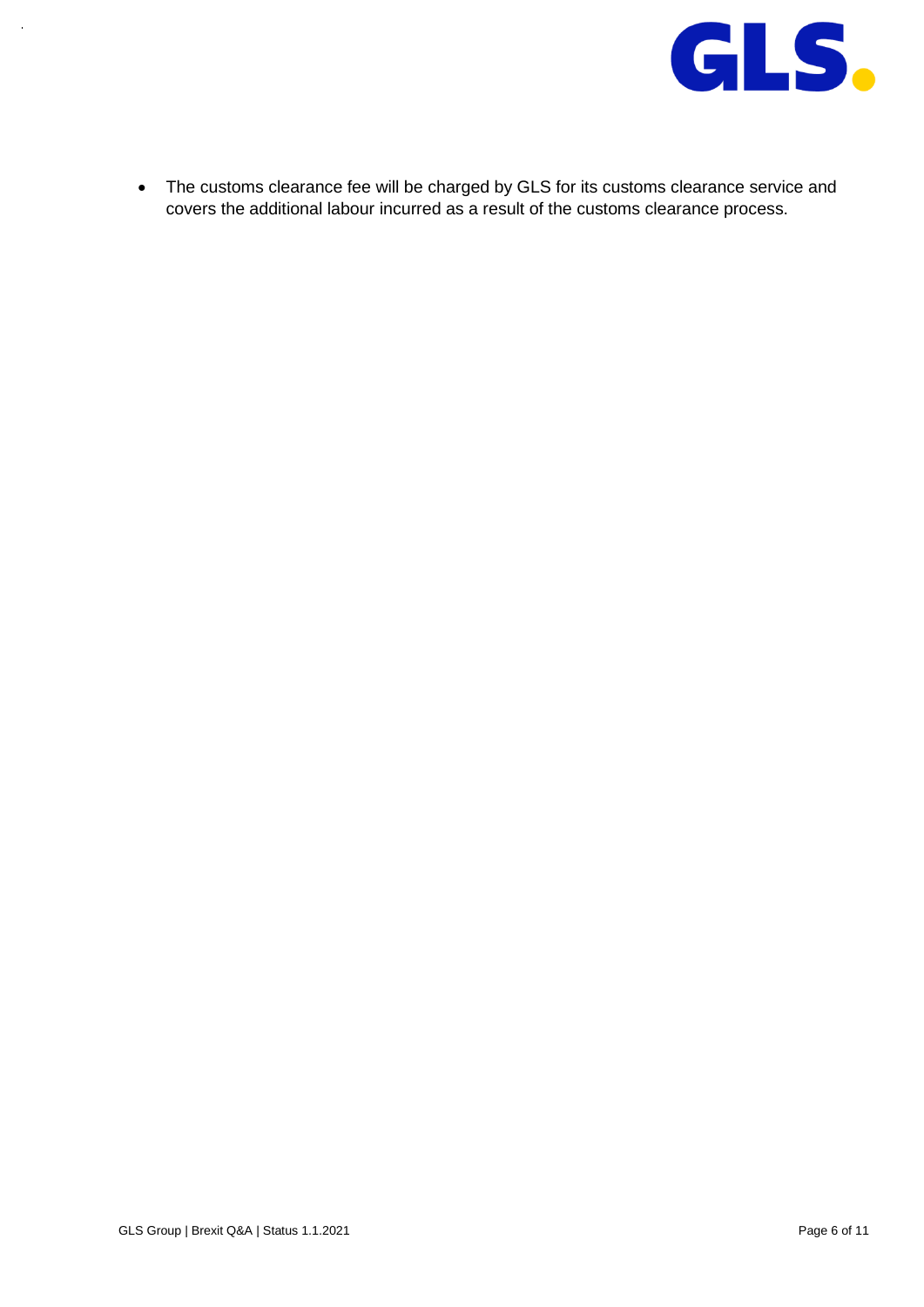

# <span id="page-6-0"></span>**3. Incoterms and customs clearance**

#### <span id="page-6-1"></span>**What Incoterms will be available for shipping to the UK?**

Incoterms set out which customs-related costs are borne by the sender and which are borne by the recipient. When shipping to the UK with GLS, senders can choose from the following options:

- **Incoterm 10** (DDP): Freight costs, customs clearance costs, customs duties and taxes paid – the sender pays all costs incurred, the importer bears no costs.
- **Incoterm 20** (DAP): Freight costs paid, customs clearance costs, customs duties and taxes unpaid – the sender pays for freight only, the importer bears all other costs.
- **Incoterm 30** (DDP, VAT unpaid): Freight costs, customs clearance costs and customs duties paid, taxes unpaid – the sender pays for freight, customs clearance costs and customs duties, the importer pays for the taxes incurred.
- **Incoterm 40** (DAP, cleared): Freight costs and customs clearance costs paid, customs duties and taxes unpaid – the sender pays for freight and customs clearance costs, the importer pays customs duties and taxes.
- **Incoterm 60** (*Pick&ShipService*, *Pick&ReturnService*): Freight costs, customs clearance costs, customs duties and taxes paid – the customer pays all costs incurred, the importer bears no costs.
	- **Incoterm 18** (DDP, VAT Registration Scheme): Freight costs, customs clearance costs and taxes paid – the shipper pays freight and customs clearance. Taxes are paid either by the importer or by the shipper after registration in the UK. There are no customs duties.
		- o For parcels with a shipment value of max. GBP135. When the according shipment value applies, the use of this incoterm is mandatory for commercial shippers.
		- $\circ$  For this, the import VAT will be paid directly to the British tax authorities (HMRC). Therefore, a prior registration on the website of the UK government [www.gov.uk](http://www.gov.uk/) may be required.
		- $\circ$  Shipments go through a customs clearance and inspection process; GLS will charge fees for this process. There are no customs duties.

# <span id="page-6-2"></span>**Is it possible to send gifts/samples to the UK without incurring duty? (Simplified Procedure as per Incoterm 50)**

The British government has decided that the limit for low-value clearance will cease to apply as of 2021. In principle, all goods, however low the value, must then be cleared through customs.

As an exception, the incoterm 50 can be still used for gifts with a value ≤ GBP 39.00. The pro forma invoice must then indicate that it is a gift and for what occasion.

# <span id="page-6-3"></span>**How do we find the appropriate Incoterm?**

Depending on whether you send to commercial or private recipients and on the value of the goods, the British government prescribes different rules for the choice of incoterms. The following table shows you an overview of all available incoterms.

To find the appropriate Incoterm, get in touch with the importers in the UK and determine who bears the import VAT and customs duties incurred: you as the consignor of the goods or the importer in the UK.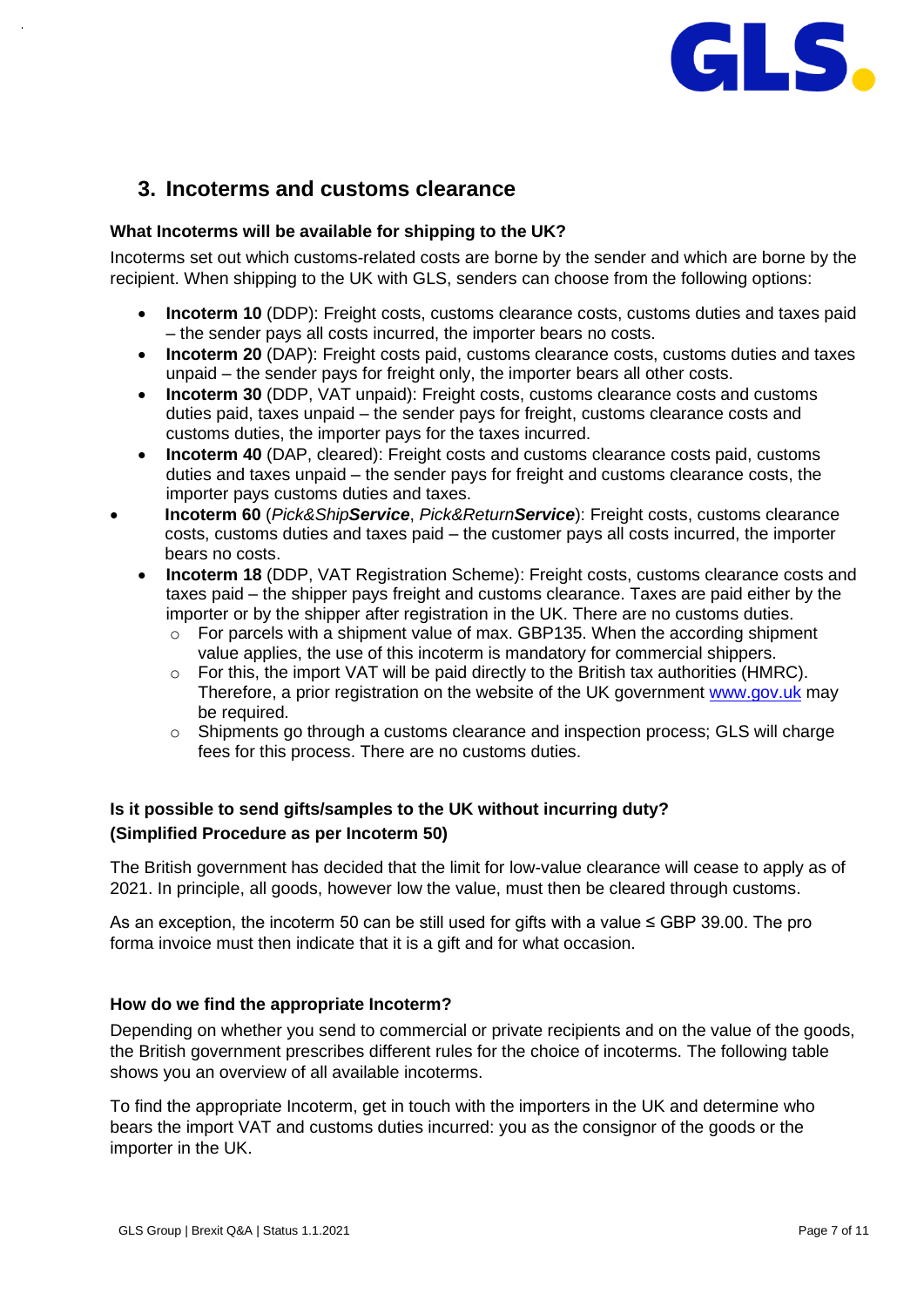

#### **When shipping with GLS to the UK the following Incoterms are available:**

|                              | <b>Shipment value</b><br><= GBP135 net                                                                                                             |                                                                                                                                                                                                                                                                                                                          | <b>Shipment value &gt; GBP135 net</b>                                                                                                  |                                                                                                                                                                                                                                                                                                                                                                                                                                                                                                                                                                                  |                                                                                           |                                                                                             |                                                                                 |
|------------------------------|----------------------------------------------------------------------------------------------------------------------------------------------------|--------------------------------------------------------------------------------------------------------------------------------------------------------------------------------------------------------------------------------------------------------------------------------------------------------------------------|----------------------------------------------------------------------------------------------------------------------------------------|----------------------------------------------------------------------------------------------------------------------------------------------------------------------------------------------------------------------------------------------------------------------------------------------------------------------------------------------------------------------------------------------------------------------------------------------------------------------------------------------------------------------------------------------------------------------------------|-------------------------------------------------------------------------------------------|---------------------------------------------------------------------------------------------|---------------------------------------------------------------------------------|
|                              | <b>B2C:</b><br>Importer private                                                                                                                    | <b>B2B:</b><br><b>Importer commercial</b>                                                                                                                                                                                                                                                                                |                                                                                                                                        |                                                                                                                                                                                                                                                                                                                                                                                                                                                                                                                                                                                  |                                                                                           |                                                                                             |                                                                                 |
| Incoterm                     | <b>18 DDP VAT Registration Scheme</b><br>Mandatory if shipment value <= GBP135                                                                     |                                                                                                                                                                                                                                                                                                                          | <b>10 DDP</b>                                                                                                                          | 20 DAP                                                                                                                                                                                                                                                                                                                                                                                                                                                                                                                                                                           | <b>30 DDP</b><br><b>VAT unpaid</b>                                                        | 40 DDU<br>cleared                                                                           | 60<br>Pick&Ship<br>Pick&Return                                                  |
| <b>Description</b>           | Freight costs, customs clearance costs + taxes<br>paid. The import sales tax is paid directly to the<br>British tax authorities (HMRC).            |                                                                                                                                                                                                                                                                                                                          | Freight costs,<br>customs<br>clearance costs.<br>customs duties<br>+ taxes paid                                                        | Freight costs<br>paid, customs<br>clearance costs.<br>customs duties<br>+ taxes unpaid                                                                                                                                                                                                                                                                                                                                                                                                                                                                                           | Freight costs,<br>customs<br>clearance costs<br>+ customs<br>duties paid,<br>taxes unpaid | Freight costs +<br>customs<br>clearance costs<br>paid, customs<br>duties + taxes<br>unpaid. | Freight costs,<br>customs<br>clearance costs.<br>customs duties<br>+ taxes paid |
| <b>Clearance</b><br>borne by | Shipper                                                                                                                                            | Shipper                                                                                                                                                                                                                                                                                                                  | Shipper                                                                                                                                | Importer                                                                                                                                                                                                                                                                                                                                                                                                                                                                                                                                                                         | Shipper                                                                                   | Shipper                                                                                     | Requester                                                                       |
| <b>Duties</b><br>borne by    |                                                                                                                                                    | No duties incur                                                                                                                                                                                                                                                                                                          | Shipper                                                                                                                                | Importer                                                                                                                                                                                                                                                                                                                                                                                                                                                                                                                                                                         | Shipper                                                                                   | Importer                                                                                    | Requester                                                                       |
| <b>Taxes</b><br>borne by     | Shipper                                                                                                                                            | Shipper or importer                                                                                                                                                                                                                                                                                                      | Shipper                                                                                                                                | Importer                                                                                                                                                                                                                                                                                                                                                                                                                                                                                                                                                                         | Importer                                                                                  | Importer                                                                                    | Requester                                                                       |
| <b>Please</b><br>note        | Shipper must<br>register in UK and<br>receives a UK VAT<br>number<br>$\rightarrow$ This must be<br>indicated in the<br>invoice and<br>customs data | Shipper may use his<br>own or the importer's<br><b>UK VAT number</b><br>(self-registration)<br>$\rightarrow$ The respective no.<br>must be indicated in<br>the invoice and<br>customs data<br>$\rightarrow$ If the importer's<br>number is used, the<br>invoice must state:<br>"Use importer account<br>for VAT to HMRC" | indicated in the invoice and customs data.<br>several packages for different recipients.<br>$\circ$<br>$\circ$<br>packages.<br>$\circ$ | • For B2B shipment, the shipper needs a UK EORI number. This must be<br>Bulk customs clearance is possible for shipments to the UK consisting of<br>In this case, the customs clearance for different delivery addresses is<br>conducted on the basis of a single invoice via one importer.<br>There is only one customs clearance fee (depending on the quantity<br>of customs tariff numbers), which can be broken down across all<br>Bulk customs clearance is, for example, possible via a branch of the<br>shipping company in the UK, a fiscal representation of a company |                                                                                           |                                                                                             |                                                                                 |
|                              |                                                                                                                                                    | Shipments go through a customs<br>clearance and inspection process; fees<br>are charged therefore. There are no<br>customs duties.                                                                                                                                                                                       |                                                                                                                                        | located in the EU, licensed in England, with an English tax number or<br>a general importer in the UK.                                                                                                                                                                                                                                                                                                                                                                                                                                                                           |                                                                                           |                                                                                             |                                                                                 |

#### <span id="page-7-0"></span>**Is bulk customs clearance possible for consignments to the UK?**

Alongside the option of individual customs clearance, GLS also offers bulk clearance in order to make customs handling as efficient and cost-effective as possible:

- **Individual customs clearance**: Customs consignment comprises one or more parcels for a single recipient. Generally speaking, customs clearance will be carried out directly for the end recipient or an importer acting on behalf of the end recipient.
- **Bulk clearance**: Customs consignment comprises multiple parcels for different recipients. Customs clearance is carried out for different recipients (i.e. for multiple delivery addresses) on the basis of a single invoice via an importer. In this instance, only one clearance fee is charged, which can then be broken down to individual parcels. For example, the importer may be the branch office of a consignor company, the fiscal representative of a company located in the EU, registered in the UK with a British tax number or a sole importer.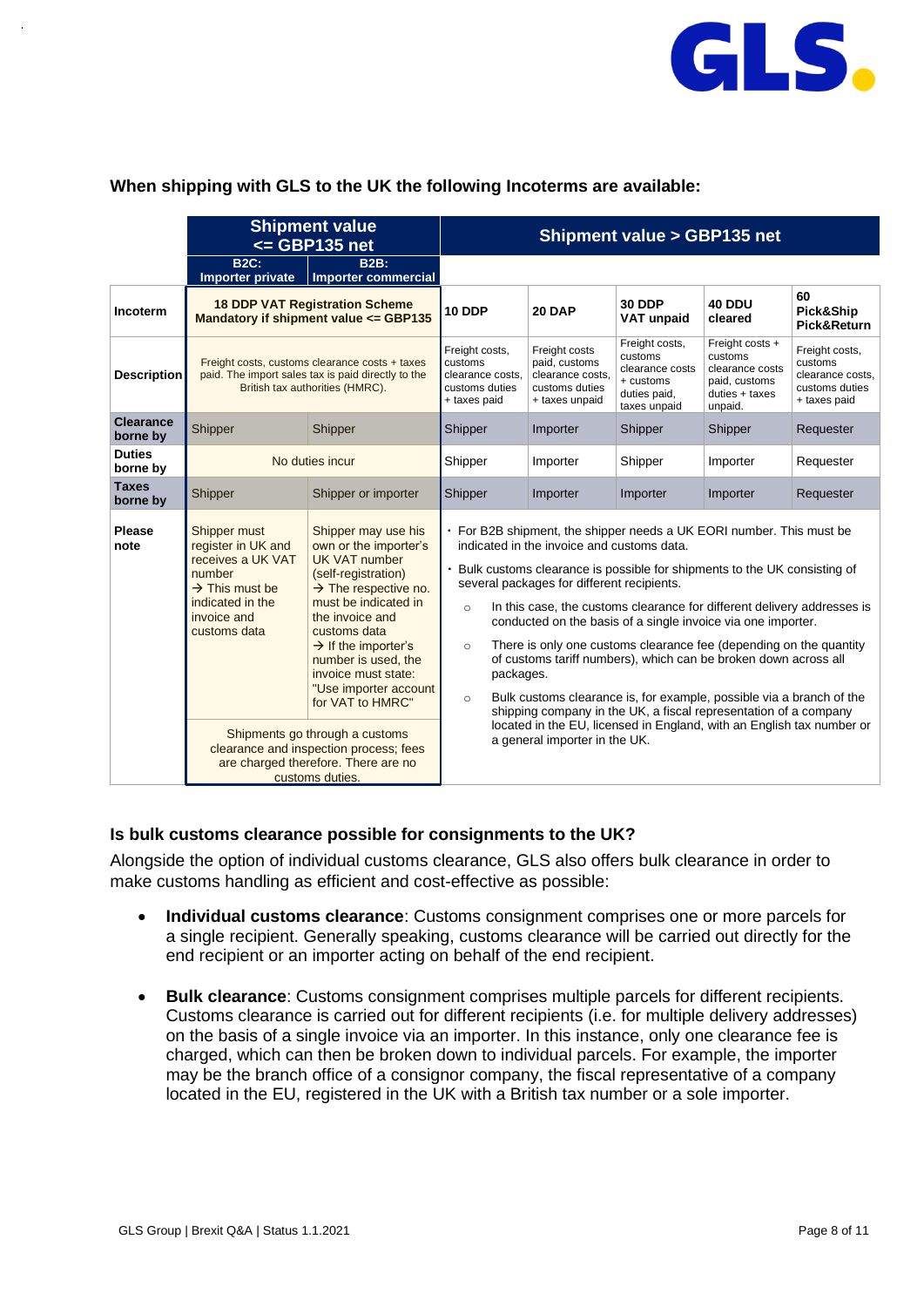

### <span id="page-8-0"></span>**How will our dispatch IT system be modified?**

As required, all GLS dispatch systems will be able to process the UK as customs destination with the commercial customs clearance. Should shippers need to make any adaptions, they will be contacted by GLS.

Shippers using their own ERP system to connect the GLS shipping systems need to define UK as a customs destination. Shippers who wish to use the Incoterm 18 must also integrate this new Incoterm in their systems.

# <span id="page-8-1"></span>**4. What else is important**

#### <span id="page-8-2"></span>**What dimensions and weights apply to parcels sent to the UK?**

|        |       |        |        | The maximum dimensions and weights of <i>EuroBusinessParcel</i> continue to apply: |
|--------|-------|--------|--------|------------------------------------------------------------------------------------|
| Weight | Width | Height | Length | Combined length and girth                                                          |
| 40 kg  | 80 cm | 60 cm  | 200 cm | 300 cm                                                                             |

# <span id="page-8-3"></span>**Are there any new rules for exporting to the Channel Islands?**

The existing rules for exporting to the Channel Islands will cease to apply as of December 31, 2020. Due to the Brexit, the same rules will then apply for the Channel Islands as for the United Kingdom.

#### <span id="page-8-4"></span>**What changes will take place in terms of imports?**

Basically, goods coming from the UK will be subject to import customs clearance. For recipients, this means that any resulting taxes, customs duties and the customs clearance fee may – depending on the Incoterms stipulated by the sender – have to be borne by the recipient.

In the event of incomplete or incorrect accompanying documents or incorrect declarations, delays may occur in parcel and customs clearance which are not caused by GLS.

#### <span id="page-8-5"></span>**Will there be changes to the shipping rates?**

The customs clearance fee will be charged by GLS for its customs clearance service and covers the additional labour incurred as a result of the customs clearance process. Depending on the Incoterm selected, the surcharge will be borne either by the sender or the recipient. Your GLS contact can give more information.

#### <span id="page-8-6"></span>**What delivery times apply to shipments to/from the UK? Will there be any changes?**

GLS parcels from Czech Republic will reach their destination in the UK within a standard delivery time of 3 to 4 working days (Mon. – Fri.). This standard delivery time also applies vice versa. We will do everything we can to maintain these delivery times even after the new customs regulations come into force. However, the customs clearance process may lead to delays that are beyond our control.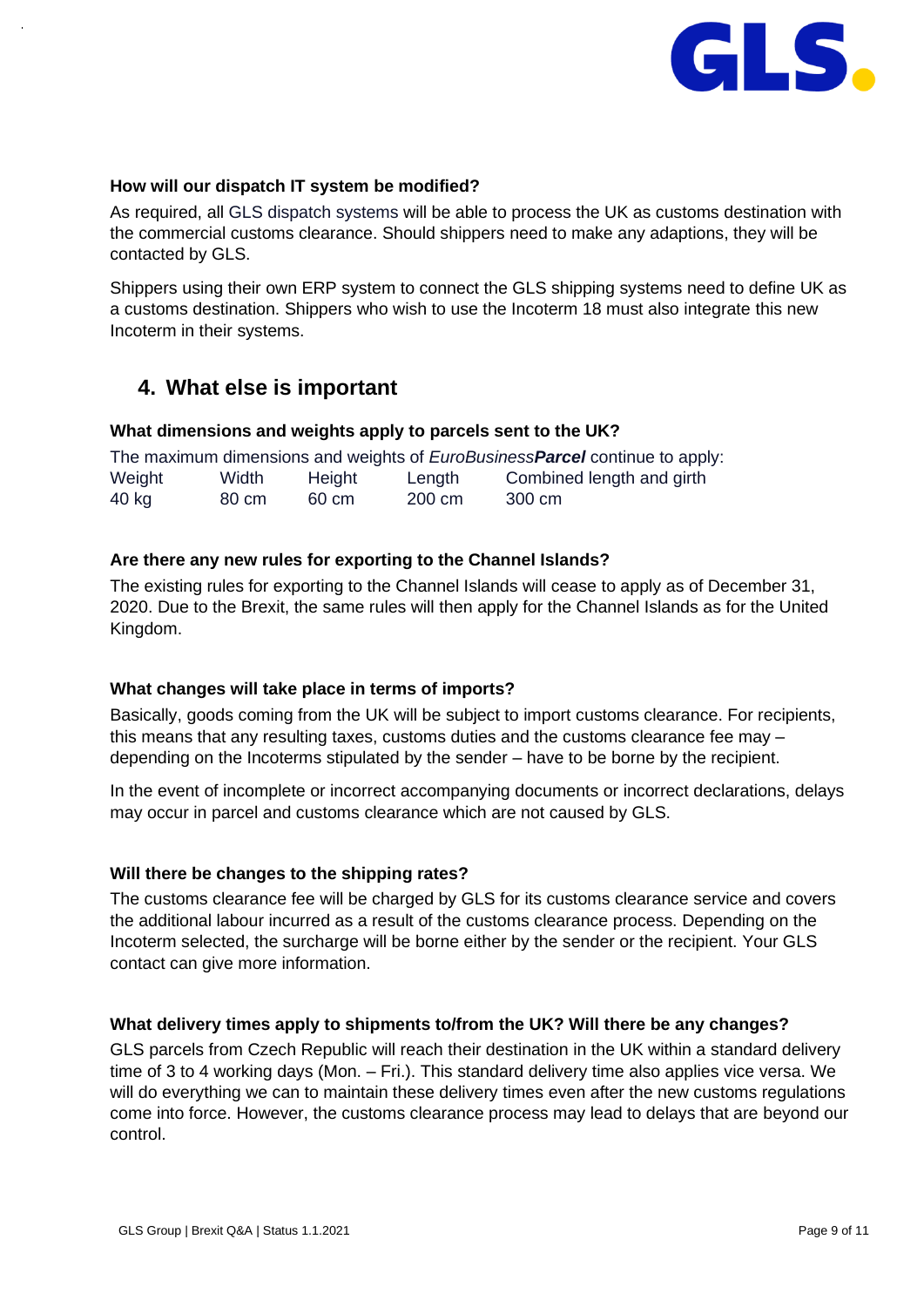

In the event of incomplete or incorrect accompanying documents or incorrect declarations, delays may occur in parcel and customs clearance which are not caused by GLS.

#### <span id="page-9-0"></span>**Are there any restrictions on shipping goods to the UK?**

The transport exclusions (prohibited goods) stipulated in the [General Terms and Conditions](https://gls-group.com/DE/en/gtc-standard) of GLS apply.

#### <span id="page-9-1"></span>**Are there any other subjects that need to be taken into consideration?**

As of January 1, 2021, the UKCA (UK Conformity Assessed) marking is a new UK product marking that will be used for goods being placed on the market in Great Britain (England, Wales and Scotland). It covers most goods which previously required the CE marking.

There will be a transition period until January 1, 2022 for the use of the CE marking, but this will not apply to all products. Please note, however, that it can only be used if the British and EU product regulations are identical. If the EU makes any adjustments during 2021, these will no longer be incorporated into British law. These products will no longer be able to carry the CE marking on the British market!

Goods that have already been produced with the CE marking are not affected.

Please visit the UK government website for [more information.](https://www.gov.uk/guidance/using-the-ukca-mark-from-1-january-2021)

#### <span id="page-9-2"></span>**Where can people find more information about sending parcels to the UK?**

The GLS website contains general information regarding dispatch and export as well as regarding Brexit and shipping to the UK and Northern Ireland. They will be permanently updated.

You will also find more information about the Brexit on the website of the British government at [https://www.gov.uk/brexit.](https://www.gov.uk/brexit)